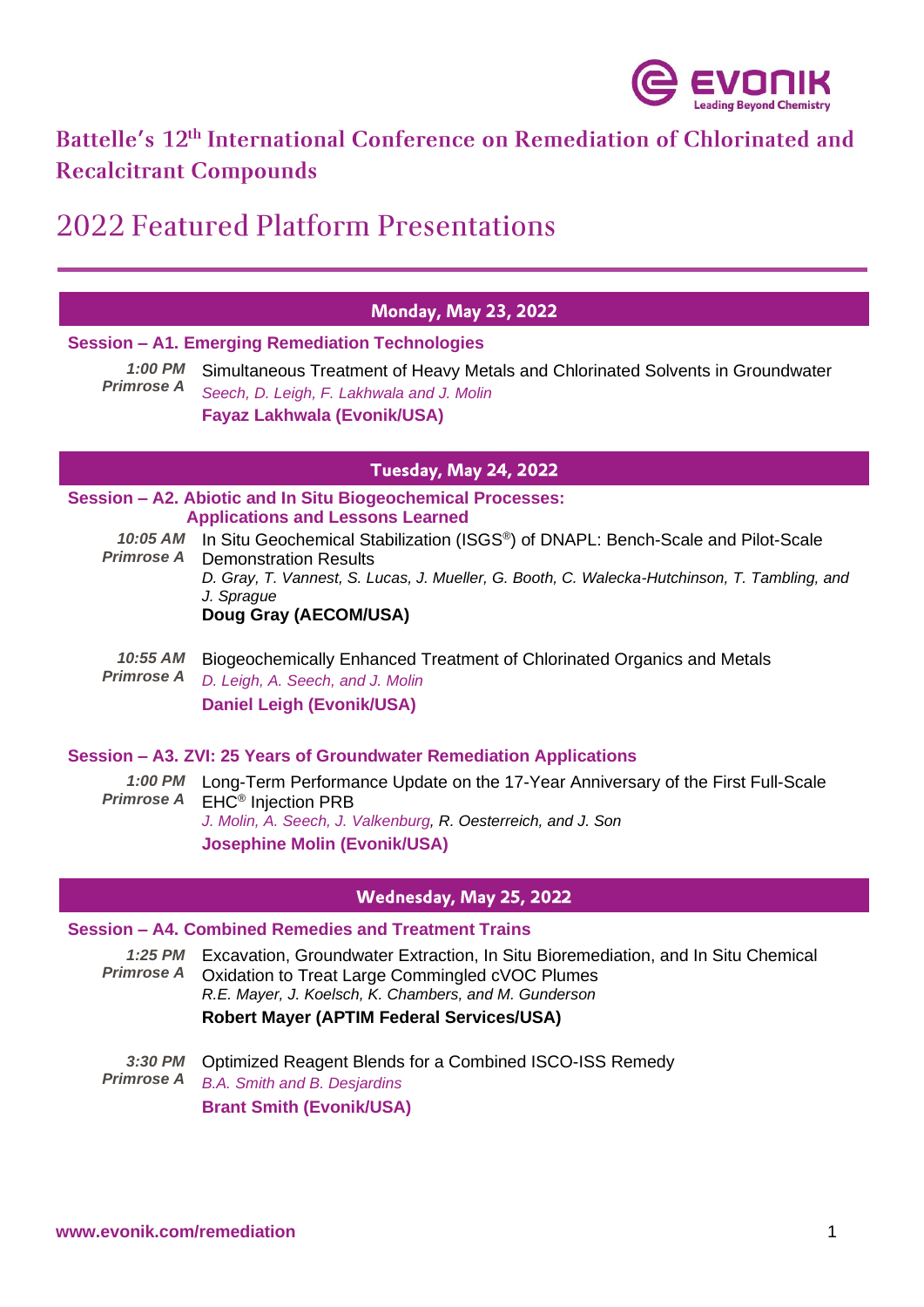#### **Session – B4. In Situ Chemical Oxidation: Optimized**

*8:00 AM* Optimizing Activated Persulfate Application to Address Density Effects and *Primrose B* Geological Inhomogeneities at the Kaergaard Plantation Megasite *L.F. Bennedsen, M. Christophersen, T.H. Jørgensen, L. Nissen, L. MacKinnon, F. Solano, N.D. Durant, J.F. Christensen, I.H. Olesen, and L. Lévy.* **Lars Bennedsen (Ramboll/Denmark)**

*8:25 AM Primrose B* Achievement of Regulatory Closure at a VOC-Impacted Site Using Soil Mixing with Sodium Persulfate *M. Perlmutter and E. Filc* **Emil Flic (Jacobs/USA)**

*8:50 AM Primrose B* Lessons Learned from Multiple Technology Evaluation to Treat Residual Contamination at a Former MGP Site *J. Bergman, H. Nord, P. Elander, S. Moeini, J. Molin, and B. Smith* **Jonny Bergman (RGS Nordic/Sweden)**

*10:05 AM Primrose B* In Situ Chemical Oxidation Bench-Scale Column Testing Using Base-Activated Potassium Persulfate *S. Dworatzek, J. Roberts, and K. Ashworth. Sandra Dworatzek* **Sandra Dworatzek (SiREM/Canada)**

*10:30 AM* ISCO Using Sequential Activation Methods for Sodium Persulfate for Treatment of *Primrose B* PCP and DRO *A.A. Rees, D.C. Phelps, P.M. Dombrowski, P. Karla, and M. Temple* **Assaf Rees (AECOM/USA)**

#### **Session – D5. DNAPL Source Zone Remediation: Lessons Learned**

*10:30 AM* Sequenced S-ISCO, ISCO and Bioremediation for Treatment of a Pharmaceutical *Primrose D* Waste Mixture: Full-Scale Application *T.H. Jørgensen, L. Nissen, L. MacKinnon, F. Solano, N.D. Durant, L.R. Bennedsen, M. Christophersen, J.F. Christensen, and I. Holm Olesen* **Torben Højbjerg Jørgensen (COWI AS/Denmark)**

# **Session – D9. Chromium Remediation**

*3:05 PM* In Situ Groundwater Treatment to Address Electroplating Facility Waste Discharging *Primrose D* to the Surface *D. Beck, L. Kozel, A. Cuellar, and P. McCall* **David Beck (Tetra Tech/USA)**

#### **Session – G5. In Situ Remediation of Petroleum Hydrocarbons**

*8:00 AM* Long-Term Anaerobic Bioremediation of MGP Contaminants by Iron- and Sulfate-*Pasadena* Reducing Bacteria following Combined ISCO/ISS Treatment *D.P. Cassidy and V.J. Srivastava* **Daniel Cassidy (Western Michigan University/USA)**

*8:50 AM Pasadena* Use of Surfactants and Surfactant-Enhanced In Situ Chemical Oxidation (S-ISCO) for NAPL Remediation at the Kaergaard Plantation Megasite *L. MacKinnon, F. Solano, N.D. Durant, L.R. Bennedsen, M. Christophersen T.H. Jørgensen, B. Germundsson, J. Muff, J.F. Christensen, and I. Holm Olesen* **Filipe Solano (Geosyntec Consultants/Canada)**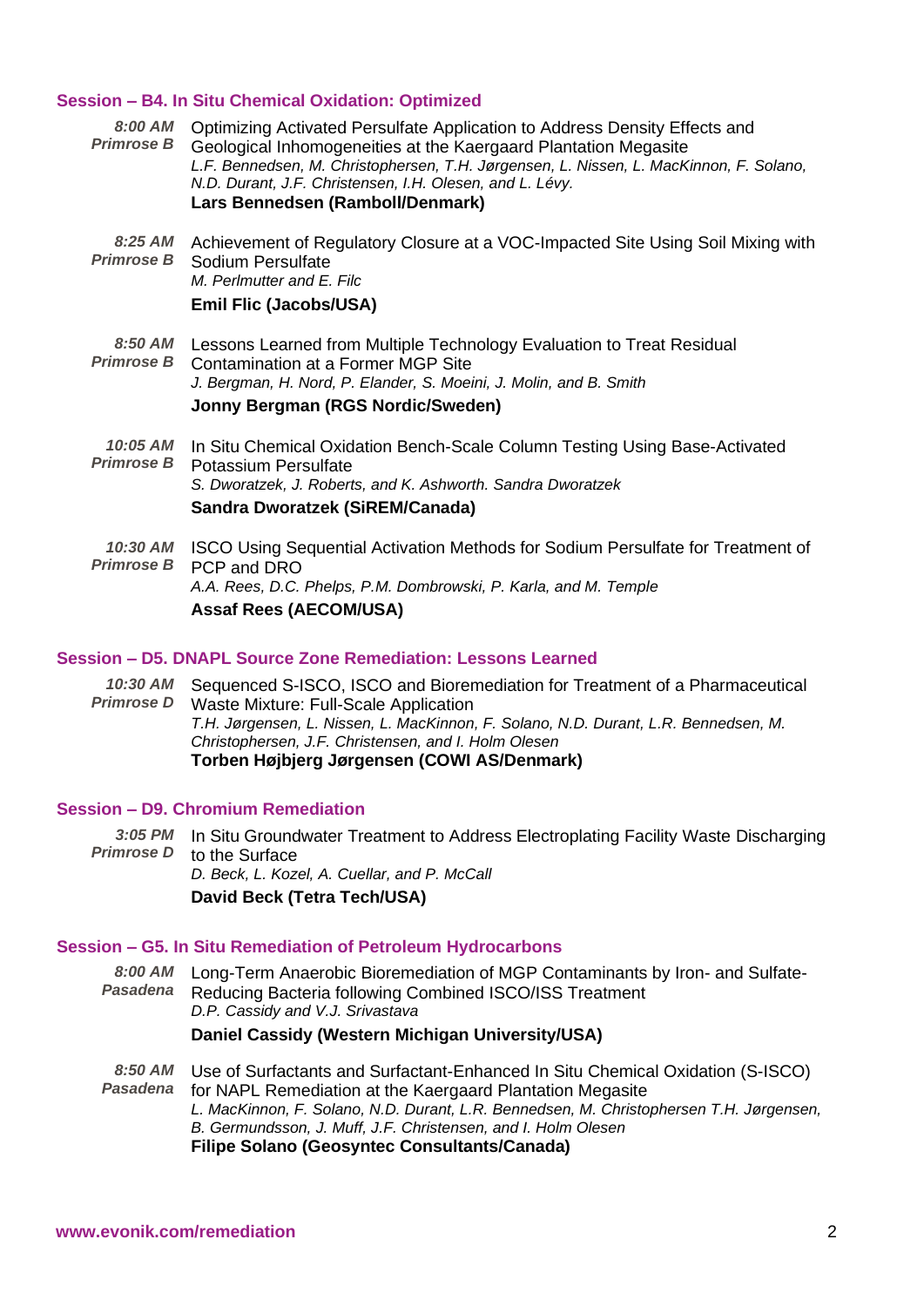

# **Group 1 Posters** Display: Sunday 6:00 PM - Tuesday 1:00 PM Presentations: Monday 4:30 PM - 6:30 PM

# **Session – A1. Emerging Remediation Technologies**

*Poster # 10* Integrating Multi-Technology Surfactant-Enhanced Bioremediation and Oxidation Approaches for Petroleum Hydrocarbon Remediation *D. Socci and G. Dahal.*  **Dan Socci (EthicalChem/USA)**

# **Session – A2. Abiotic and In Situ Biogeochemical Processes:**

# **Applications and Lessons Learned**

- *Poster # 16* Limited Bedrock Injection Volume Nets Substantial Concentration Reductions *H. Kilts, D. Good, S. Grillo, and F. Lakhwala.*  **Heather Kilts (Groundwater & Environmental Services, Inc./USA)**
- *Poster #18* Full-Scale Application in Italy of a Combined ISCR and ERD Technology for the Treatment f an Aerobic Aquifer Impacted with Tetrachloromethane and Chloroform *A. Leombruni, M. Mueller, F. Lakhwala, and D. Leigh* **Alberto Leombruni (Evonik/Italy)**
- *Poster # 21* Can Less Remediation Be More Effective? Combining Targeted Soil Excavation with Passively Dispersed Reductive Amendment in a Source Area over Fractured Bedrock *R.S. Powell*

**R. Scott Powell (EnviroForensics, LLC/USA)**

# **Session – A3. ZVI: 25 Years of Groundwater Remediation Applications**

*Poster # 32* Treating Chlorinated Pesticides and Organic Explosive Compounds in Soil with ZVI/Organic Carbon Reagents: 25 Years of Lessons Learned *A.G. Seech. J. Valkenburg* **John Valkenburg (Evonik/USA)**

# **Session – A4. Combined Remedies and Treatment Trains**

- *Poster # 34* Combined Remediation of VOCs, 1,4-Dioxane, and Cr(VI) Using ISCO followed by ERD *W. Bell, J. Neuhaus, C. Lenker, and V. Ramalingam* **Walter Bell (Tetra Tech/USA)**
- *Poster # 35* Combined Remedies Evaluation to Treat Residual Contamination at a Former MGP **Site** *J. Bergman, H. Nord, P. Elander, S. Moeini, J. Molin, and B. Smith* **Jonny Bergman (RGS Nordic/Sweden)**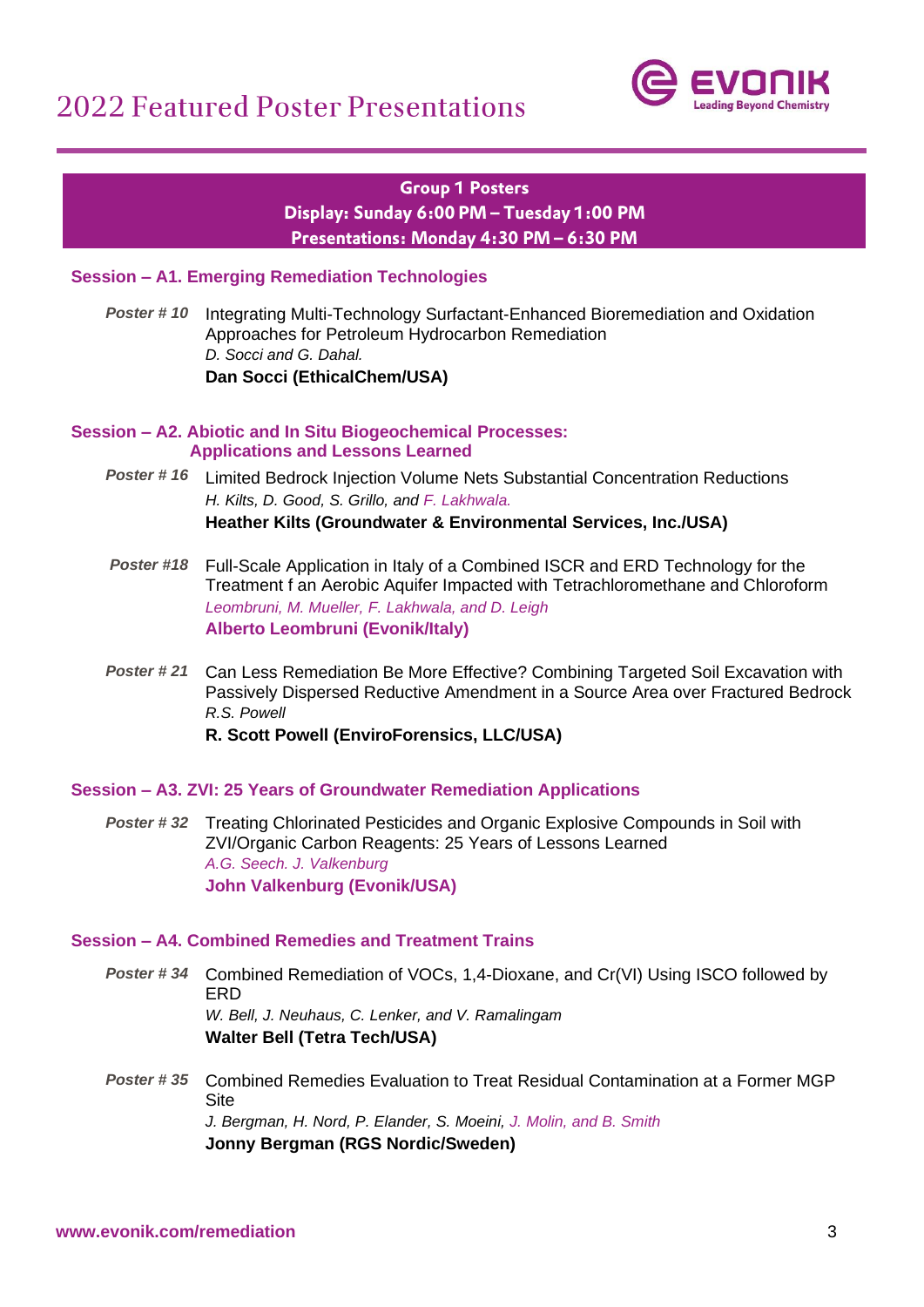- *Poster # 40* In Situ Chemical Oxidation followed by Enhanced Reductive Dechlorination for Treatment of Chlorinated Solvents in Groundwater *S. Dore, D. Cusick, D. Pope, R. Thomas, and J. Wasielewski* **Sophia Dore (GHD/USA)**
- *Poster # 55* Evaluation and Implementation of ISS-ISCO at a Dry Cleaner Site *J.W. Parker and W. Lang* **Doug Spencer (Hamp, Mathews and Associates/USA)**

# **Session – B1. In Situ Technologies: Lessons Learned**

- *Poster # 67* Lessons Learned: Using Geochemical Data to Better Assess Performance following Field Applications *J. Molin and B. Smith* **Josephine Molin (Evonik/USA)**
- *Poster # 68* Evaluating the Effect of Salinity on In Situ Biological Reduction of a 1,2-DCA Plume *I. Pelz, A. Chemburkar, A. Breckenridge, J. Kerl, and D. Leigh* **Isaac Pelz (ERM/USA)**

# **Session – B4. In Situ Chemical Oxidation: Optimized Design Approaches and Lessons Learned**

- *Poster # 82* Lessons Learned from Injecting More than 100 Tons of Potassium Persulfate *A.M. Baird, D.E. Knight, and J. Lowe* **Drew Baird (FRx, Inc./USA)**
- *Poster # 83* Soil Blending of Chemical Oxidants Accelerates Site Closure *D. Cline, R. Lamphier, P. Hicks, and B. Smith* **Donna Cline (Terracon Consultants Inc./USA)**
- *Poster # 90* ISCO of Really-High-Concentrations of MTBE and TBA in Groundwater Using Activated Persulfate *A.A. Rees, M. Ben-Tzour, J.M. Duffey, and B. Bulkin* **Assaf Rees (AECOM/USA)**
- *Poster # 91* Large-Scale Plume, Nano-Scale Solution: Remediation of CVOC Using Sodium Persulfate and Oxone Nanobubbles G.N. Garcia, A.R. Cervelin, F.A. Campello, G.Van den Daele, G.D.C. de Mello, S.S. Steiner, and M. Barbara **Matheus Roldan (Ramboll Brasil/Brazil)**
- *Poster # 92* Maximizing Effectiveness and Longevity of Activated Persulfate Oxidation Soil Mixing for the Remediation of Petroleum Hydrocarbons *L. Zeng, M. Wenrick, A. Boodram, S. Abrams, M. Spievack, S. Sherman, and V. Yarina* **Matthew Wenrick (Langan/USA)**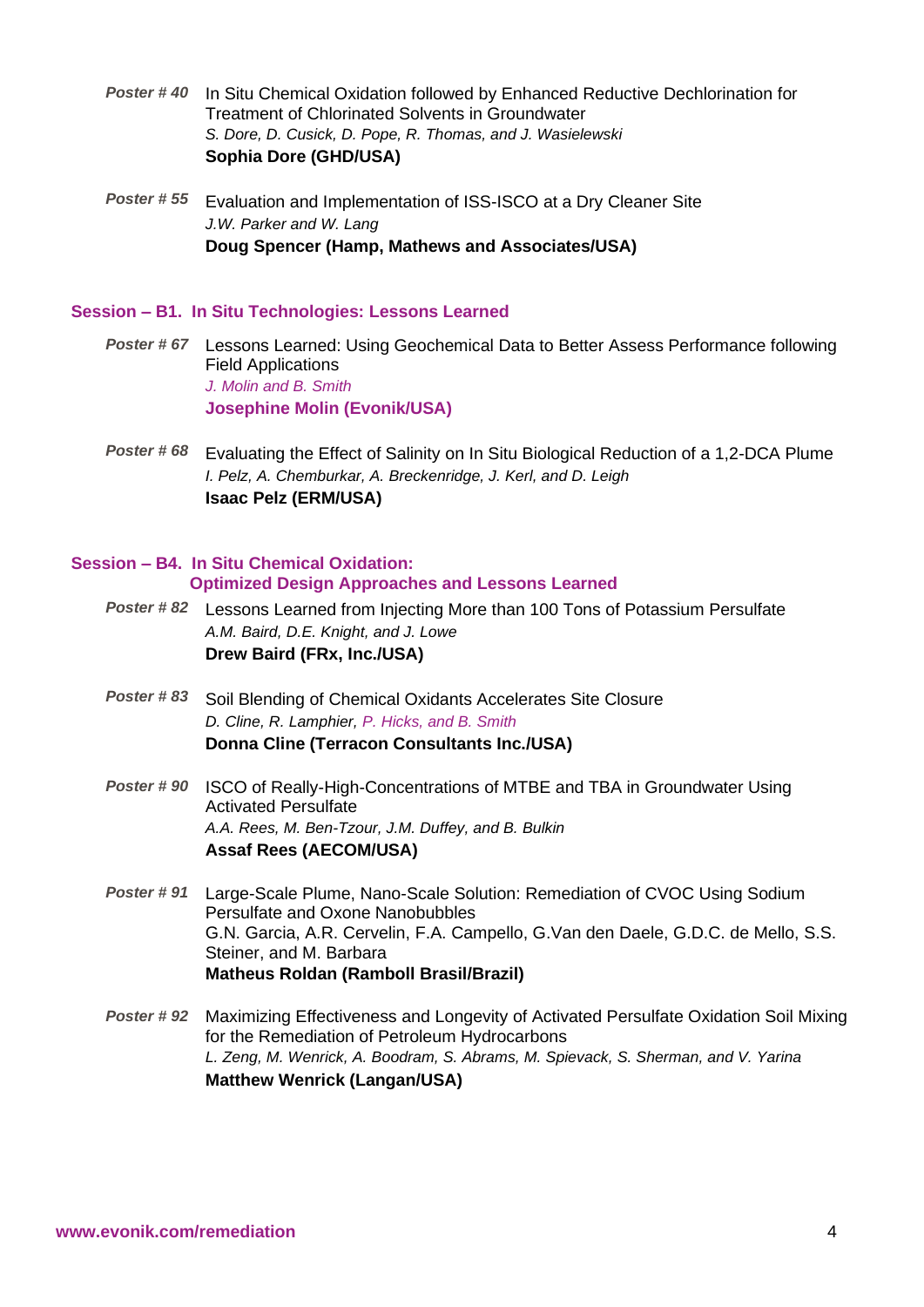# **Session – B5. Injectable Activated Carbon Amendments: Lessons Learned and Best Practices**

*Poster # 97* Application in Italy of EHC® Plus Technology: Rapid Contaminant Reduction and Accelerated Bioremediation Using an Injectable Reagent Containing Activated Carbon *A. Leombruni, M. Mueller, and F. Lakhwala* **Alberto Leombruni (Evonik/Italy)**

# **Session – B6. Innovations in ZVI Amendment Formulations and Applications**

- *Poster # 109* Using Rapid Investigation Tools to Select and Implement an In Situ Remediation Approach for Carbon Tetrachloride *R.B. Shah, J.D. Liebig, and F. Lakhwala* **John Liebig (Consultech Environmental, LLC/USA)**
- *Poster # 110* Novel Composite Materials for the In Situ Remediation of Aged Chlorinated Contaminant Plumes *J. Bosch, S. Sühnholz, A. Fischer, K. Kuntze, M. Mueller, A. Georgi, and K. Mackenzie* **Julian Bosch (Intrapore GmbH/Germany)**

# **Session – C1. Remedial Design Optimization**

*Poster # 120* Enhanced Monitored Natural Attenuation to Reduce Contaminant Flux to a Tidal Estuary *J. Nemesh* **Joseph Nemesh (Tetra Tech/USA)**

#### **Session – D3. Adaptive Site Management**

*Poster # 188* Use of Pilot Data and Adaptive Project Management to Design and Implement a Large, Full-Scale EISB/ISCR Remedy *M.R. Harkness, P. Freyer, L. Reusser, D. Carnevale, P. Hare, and L. Scheuing* **Mark Harkness (Ramboll/USA)**

#### **Session – D5. Adaptive Site Management**

*Poster # 209* Decade-Long Monitoring of Enhanced Dechlorination of TCE Present in Groundwater and MGP Waste DNAPL *C. Savoie, E. Bakkom, P. Wiescher, and M. Murray* **Courtney Savoie (Maul Foster & Alongi, Inc./USA)**

#### **Session – I3. 1,4-Dioxane Remediation Challenges**

*Poster # 376* Selecting the Most Viable Oxidant to Treat 1,4-Dioxane in Groundwater *K. Ramanand, R. Ruhmke, K.D. Dyson, and J. Seracuse* **Karnam Ramanand (Brown and Caldwell/USA)**

*Poster # 377* Treating 1,4-Dioxane in Commingled Plumes with ISCO *B.A. Smith and B. Desjardins* **Brant Smith (Evonik/USA)**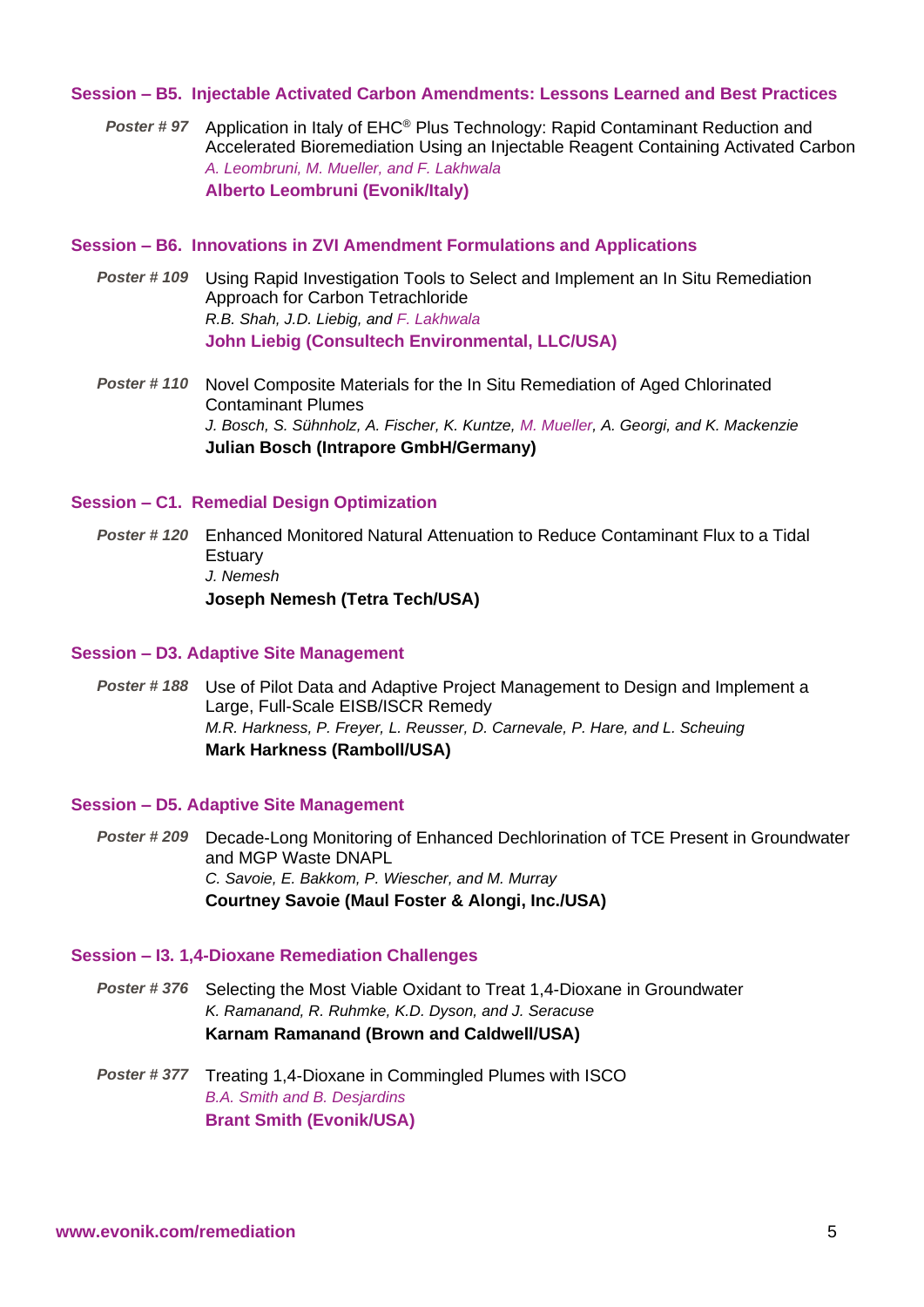# **Group 2 Posters** Display: Wednesday 7:00 AM - Thursday 1:00 PM Presentations: Wednesday 4:30 PM - 6:30 PM

**Session – A7: Horizontal Wells: Applications and Lessons Learned in Site Characterization and Remediation**

*Poster # 26* Delivering the Goods: How Horizontal Wells Delivered ISCO Success under Challenging Conditions *M. Pena, C. Spooner, J. Wright, and M.W. Killingstad* **Maria Pena (Arcadis/USA)**

# **Session – B7. Innovative and Optimized Amendment Delivery and Monitoring Methods**

*Poster # 45* Limitations and Lessons Learned in Adjusting ORP and Extreme pH for ISCR-Driven Groundwater Remediation of VOCs and Metals *T.J. Patterson and R. Srirangam* **Thomas Patterson (Roux Associates, Inc./USA)**

*Poster # 52* The Devil Is in the Details: Practical Considerations for Successful Horizontal Injection Well Design *J. Wright, M. Killingstad, C. Spooner, and M. Pena* **Jesse Wright (Arcadis/USA)**

#### **Session – C9. GSR Best Practices and Nature-Based Remediation Case Studies**

*Poster # 100* Adaptive Utilization of Natural Site Conditions to Facilitate Effective Remediation: Be Like Water *T.J. Patterson* **Thomas Patterson (Roux Associates, Inc./USA)**

#### **Session – D7. Precipitation and Stabilization of Metals**

*Poster # 125* Biogeochemical Stabilization of Divalent Metals: A Comprehensive Multi-Phase Treatability Study *R. Srirangam, A. Seech, L. Hellerich, N. Hastings, and Z. Smith*  **Ravikumar Srirangam (Evonik/USA)**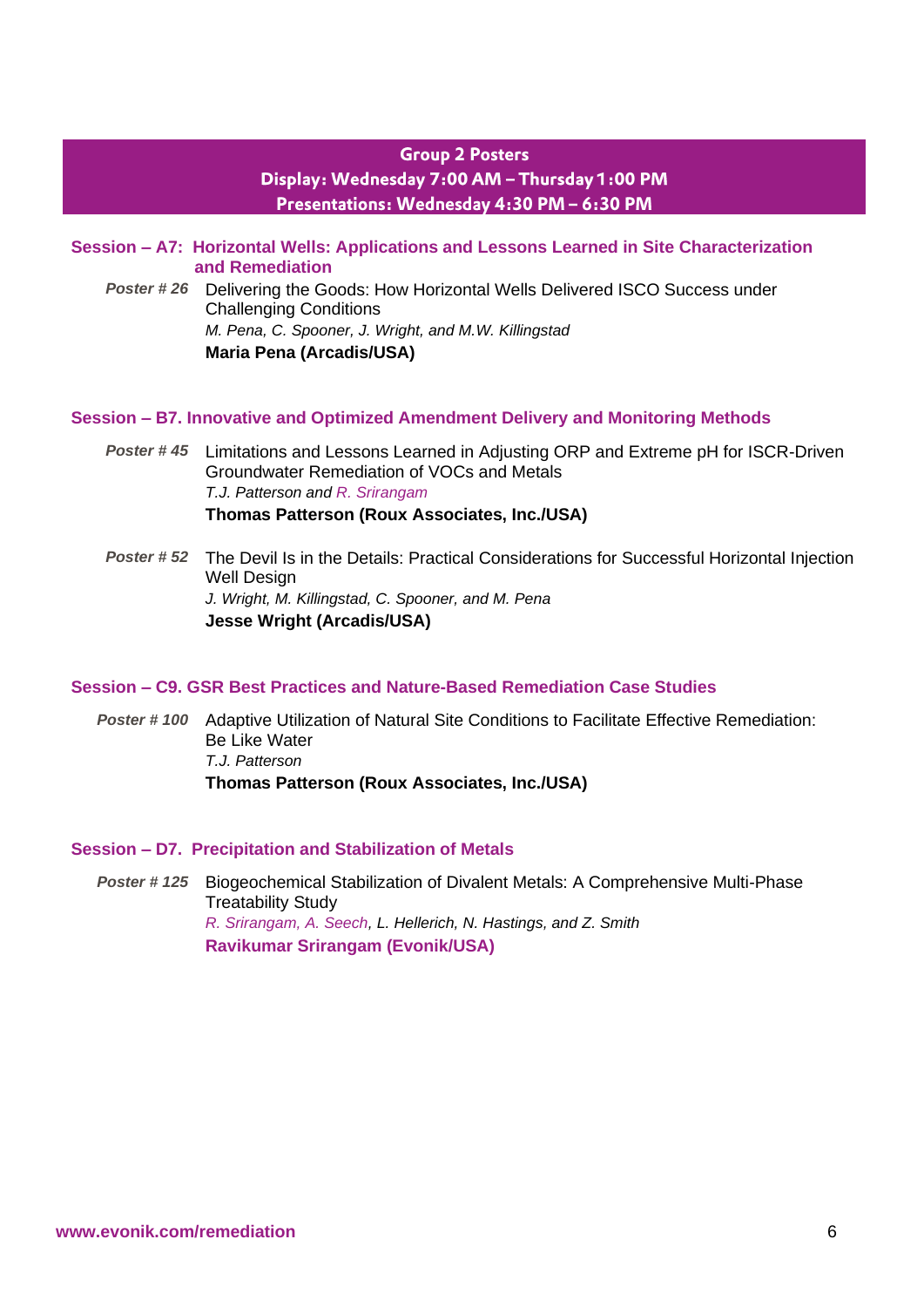# **Session – G5. In Situ Remediation of Petroleum Hydrocarbons**

*Poster # 225* Application of an All-in-One ISCO Technology for the Treatment of Hydrocarbons, BTEX and MTBE at a Former Retail Petrol Station in Italy *A. Leombruni, M. Mueller, and B. Smith* **Alberto Leombruni (Evonik/Italy)**

**Session – G11. International Remedy Applications: Regulatory and Logistical Challenges of Remediation Abroad** *Poster # 266* Sodium Persulfate with Integrated Activator Destroys >99% of Trichlorethylene in 5 Weeks at a Manufacturing Facility in Holland *M. Mueller and H. Opdam* **Mike Mueller (Evonik/Austria)**

#### **Session – I9. Remediation Approaches in Fractured Rock and Karst Aquifers**

*Poster # 355* Optimizing Remediation in Bedrock: Lessons from Successful Remediation at Two Sites following Past Failures *P.M. Dombrowski, T. Musser, P. Kakarla, M. Temple, C. Weeden, M. Colon, and D. Bytautas* **Paul M. Dombrowski (ISOTEC Remediation Technologies/USA)**